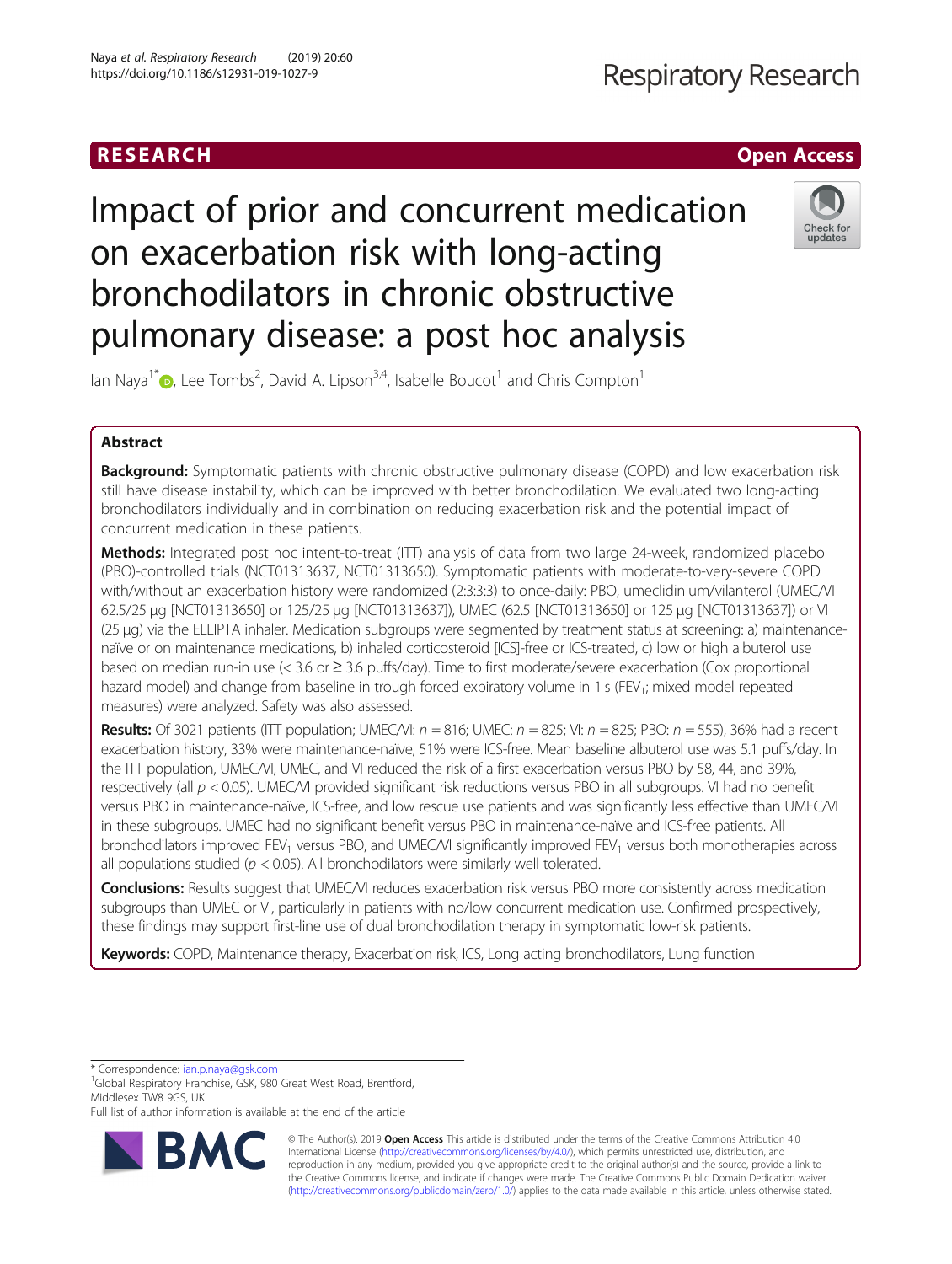# Background

Decreasing the frequency and severity of exacerbations is a key goal of treatment for patients with chronic obstructive pulmonary disease (COPD). However, for patients without a known exacerbation risk, the main treatment goals are to improve symptoms, health-related quality of life, and exercise tolerance [[1](#page-10-0)].

According to the Global initiative for chronic Obstructive Lung Disease (GOLD) 2019 report, the preferred initial maintenance therapies for symptomatic patients with COPD are long-acting bronchodilators [\[1](#page-10-0)]. The stepwise treatment paradigm in the GOLD report recommends use of either long-acting  $\beta_2$ -agonist (LABA) or long-acting muscarinic antagonist (LAMA) alone, followed by escalation to LAMA/LABA combination therapy in patients with persistent symptoms. In patients classified as GOLD 2019 group B with severe breathlessness, LAMA/LABA combination therapy may be used as an initial therapy. As exacerbation risk increases, inhaled corticosteroids (ICS) may also be added to mono- or dual-bronchodilator therapy [[1](#page-10-0)].

Patients with a high level of symptoms (eg, significant dyspnea [baseline modified Medical Research Council  ${mMRC}$  score  $\geq$  2) yet low risk of exacerbations (mirroring GOLD 2019 group  $B<sup>1</sup>$ ) are likely to have significant disease burden and increased potential for disease instability and progression [\[2,](#page-10-0) [3\]](#page-10-0). In the 3-year prospective ECLIPSE study, 1 in 4 highly symptomatic, low-risk patients with moderate airflow limitation  $[4]$  $[4]$  had  $\geq 1$  hospitalization during the subsequent 3-year follow-up period [\[2](#page-10-0)]. In addition, a large, 3-year study conducted in a Danish national cohort showed increased risk of both respiratory-related mortality and all-cause mortality in patients with an mMRC score  $\geq 2$ compared with less symptomatic patients. This increased risk was independent of baseline exacerbation risk [[3](#page-10-0)]. These large and robust epidemiology studies confirm that future disease instability is likely in breathless patients including those at low risk of exacerbations.

The lack of disease stability in symptomatic patients may be improved by means of better bronchodilation (ie, improvement in trough forced expiratory volume in 1 s  $[FEV<sub>1</sub>]$  above the minimally clinically relevant threshold of 100 mL is predicted to provide clinically relevant reductions in exacerbation risk) [\[5](#page-10-0)–[7](#page-10-0)]. LAMA/LABA combination therapy has been shown to provide greater clinically relevant improvements in lung function, as well as greater improvements in dyspnea and health-related quality of life, compared with monotherapy [\[6,](#page-10-0) [8](#page-10-0)–[12\]](#page-10-0). However, the effect of combination bronchodilator therapy in reducing exacerbation risk compared with monotherapy differs between studies, with inconsistent findings [\[10,](#page-10-0) [13](#page-10-0), [14](#page-10-0)].

In a meta-analysis of long-acting bronchodilator therapy where COPD exacerbation data were available for 16 randomized control trials (RCTs; 18,224 patients), LAMA/LABA therapy resulted in reduced moderate/severe exacerbation risk compared with placebo (PBO) and LABA, but not LAMA, monotherapy [\[10](#page-10-0)]. However, this meta-analysis failed to account for within-class efficacy differences between LAMAs, LABAs and their combinations [[15](#page-10-0)–[17\]](#page-10-0), and no adjustment was made for concurrent inhaled respiratory therapy, such as ICS, which may limit generalizability and lead to potential confounding [[10\]](#page-10-0). Indeed, in exacerbation-focused trials comparing LAMA + LABA therapies with the LAMA monotherapy tiotropium (TIO), no clear difference in moderate/severe exacerbation risk was reported  $[13, 14, 18]$  $[13, 14, 18]$  $[13, 14, 18]$  $[13, 14, 18]$  $[13, 14, 18]$  $[13, 14, 18]$  $[13, 14, 18]$ . The large DYNAGITO (NCT02296138) [\[13](#page-10-0)] and SPARK (NCT01120691) [[14](#page-10-0)] trials allowed widespread continued use of ICS, and analyses in non-ICS users showed no trend for improvement in exacerbation risk with combination therapy. Furthermore, both trials included populations with potentially frequent as-needed use of the short-acting  $\beta_2$ -agonist (SABA) albuterol at baseline. As SABA use has been shown to correlate with and predict exacerbation risk in COPD [[19](#page-10-0)–[21\]](#page-10-0), the supplemental use of a non-randomized bronchodilator may have also increased confounding in these trials. In addition, the protective effects of earlier LAMA/LABA use in lower risk symptomatic patients with COPD has not been adequately explored.

To better understand the role of LAMA/LABA, LAMA, and LABA therapies on exacerbation risk, we aimed to explore the potential clinical impact of concurrent inhaled therapy on exacerbation prevention afforded by different bronchodilator types in symptomatic patients with COPD at low-risk of exacerbations using integrated data from two large 24-week, PBO-controlled bronchodilator trials [\[22](#page-10-0), [23\]](#page-10-0). Subgroup analyses based on existing maintenance treatment, ICS use and as-needed albuterol use were performed to improve understanding of how these factors may influence changes in lung function and exacerbation prevention for each bronchodilator type versus PBO, and to explore the inter-dependency of lung function improvement and the magnitude of exacerbation prevention.

# Methods

# Study design

This integrated post hoc intent-to-treat (ITT) analysis (GSK study number: 209304) evaluated prospectively collected data from two large 24-week, randomized, double-blind PBO-controlled trials with replicate design (GSK Studies: DB2113361 [NCT01313637; n = 1489] [[22](#page-10-0)] and DB2113373 [NCT01313650;  $n = 1532$ ]) [[23](#page-10-0)]. In both studies, symptomatic patients (mMRC dyspnea scale score  $\geq$  2),  $\geq$  40 years of age with a diagnosis of moderate-to-very-severe COPD (post-albuterol  $FEV<sub>1</sub> \le 70\%$  of predicted normal) in accordance with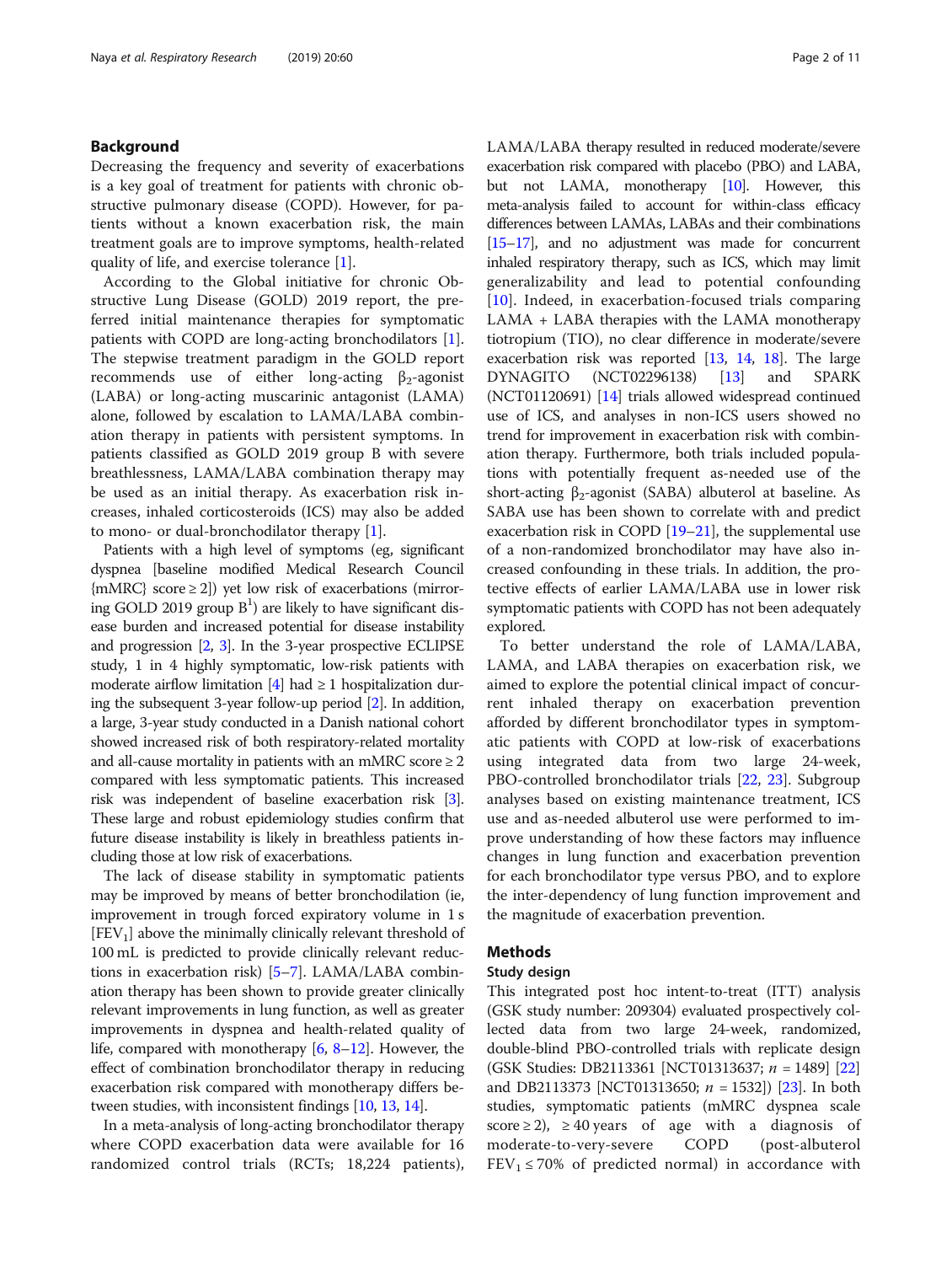the American Thoracic Society/European Respiratory Society (ATS/ERS) definition [[24\]](#page-10-0), with/without a history of exacerbations in the prior year, were randomized  $(2:3:3:3)$  to once-daily: PBO, UMEC/VI  $(62.5/25 \mu g)$ [NCT01313650] or 125/25 μg [NCT01313637]), UMEC (62.5 μg [NCT01313650] or 125 μg [NCT01313637]), or VI 25 μg, each administered via the ELLIPTA inhaler. Both trials examined trough  $FEV<sub>1</sub>$  on treatment Day 169 as a primary endpoint and prospectively collected moderate and severe exacerbation data.

### Study endpoints

The focus of this post hoc secondary analysis was to examine the time to first moderate/severe COPD exacerbation for each bronchodilator type compared with PBO and to compare change from baseline in trough  $FEV<sub>1</sub>$ during 6-months of therapy. An exacerbation was defined as an acute worsening of symptoms of COPD requiring emergency treatment, hospitalization or use of any additional pharmacotherapy (eg, oral steroids or antibiotics) beyond the study drug or rescue albuterol. An additional endpoint was subjectively-assessed symptom burden measured by the transition dyspnea index (TDI) focal score. The influence of concomitant ICS or rescue medication (albuterol) and their impact on these outcomes was also explored. Safety endpoints included incidence of adverse events (AEs).

#### Data analyses

Post hoc analyses were conducted for the integrated ITT population from both studies and for each concurrent medication subgroup separately. Treatment groups were combined regardless of the two different UMEC doses used alone or in combination with VI; however, study NCT01313637 tested UMEC and UMEC/VI at only investigational doses [\[22](#page-10-0)]. The ITT population was comprised of all patients randomized to treatment who received ≥ 1 dose of randomized study medication during the treatment period. Treatment with ICS was permitted at baseline, and post-randomization at a constant dose corresponding to that used within the ICS containing regimen at screening. Concurrent medication subgroups were segmented by patient treatment status at screening and baseline: maintenance-naïve (no COPD medication except short-acting bronchodilators used as rescue medication recorded in the 30 days prior to screening) or on maintenance therapy, ICS-free (at the time of the screening visit) or ICS-treated, and low or high rescue albuterol use at baseline based on splitting the population by median run-in use  $\approx 3.6$  or  $\geq 3.6$ puffs/day; corresponding to  $<$  25 or  $\geq$  25 puffs/week). The treatment comparisons performed were UMEC/VI, UMEC and VI versus PBO, and UMEC/VI versus UMEC or VI.

Trough  $FEV<sub>1</sub>$  was assessed on Days 2, 28, 56, 84, 112, 168 and 169 using a mixed model repeated measures (MMRM) analysis, with covariates for baseline  $FEV<sub>1</sub>$ , smoking status, Day, center group, treatment, day by baseline interaction and day by treatment interaction. TDI was assessed on Days 28, 84, and 168 using a MMRM analysis with covariates for study, treatment, smoking status at screening, baseline dyspnea index (BDI) focal score, day, geographical region, day by BDI focal score and day by treatment interaction. Least squares (LS) mean change from baseline values and their associated standard errors (SE) were generated for each treatment group; estimated treatment difference and corresponding 95% confidence intervals (CI) and p-values were also reported for the ITT population and each concurrent medication subgroup.

The percent change from baseline in trough  $FEV<sub>1</sub>$  for each patient expressed as a ratio was also analyzed using MMRM analysis with a response of log (trough  $FEV<sub>1</sub>/$ baseline  $FEV_1$ ) with log (baseline  $FEV_1$ ), smoking status, Day, center group, treatment, day by log (baseline  $FEV<sub>1</sub>$ ) interaction, and day by treatment interaction as covariates. Results were back transformed to provide point estimates. Risk of a first moderate/severe exacerbation was assessed using Kaplan–Meier (KM) and Cox proportional hazards model for the ITT population and for each medication subgroup separately, with covariates for study, treatment, smoking status at screening and center group. Hazard ratios (HR) and 95% CIs were reported. As this was a PBO-controlled blinded study, patients were withdrawn from the study following a first exacerbation on any treatment arm (active or PBO), to allow for more appropriate treatment. Safety analyses assessed AE data and were conducted for the integrated ITT population; safety data were analyzed descriptively.

# Results

# Study population

Of the 3021 patients included in the integrated ITT population, 816, 825, 825, and 555 received UMEC/VI, UMEC, VI, or PBO, respectively; baseline characteristics were comparable across all treatment groups (Table [1\)](#page-3-0). At study entry, the mean age in the ITT population was 63 years, 68% were male and approximately one-third (36%) had a moderate (26%) or severe (10%) exacerbation in the previous year (Table [1\)](#page-3-0). Across all treatment arms, one-third (33%) of patients were maintenance treatment-naïve at screening and approximately half (51%) were using ICS. Mean baseline albuterol use for the ITT population was 5.1 puffs/day, with equal proportions of the ITT population being arbitrarily divided into the low and high albuterol use medication subgroups (according to overall median SABA use across all treatment groups at baseline [ie,  $\langle$  or  $\geq 3.6$ ] puffs/day corresponding to  $<$  or  $\geq$  25 puffs/week]).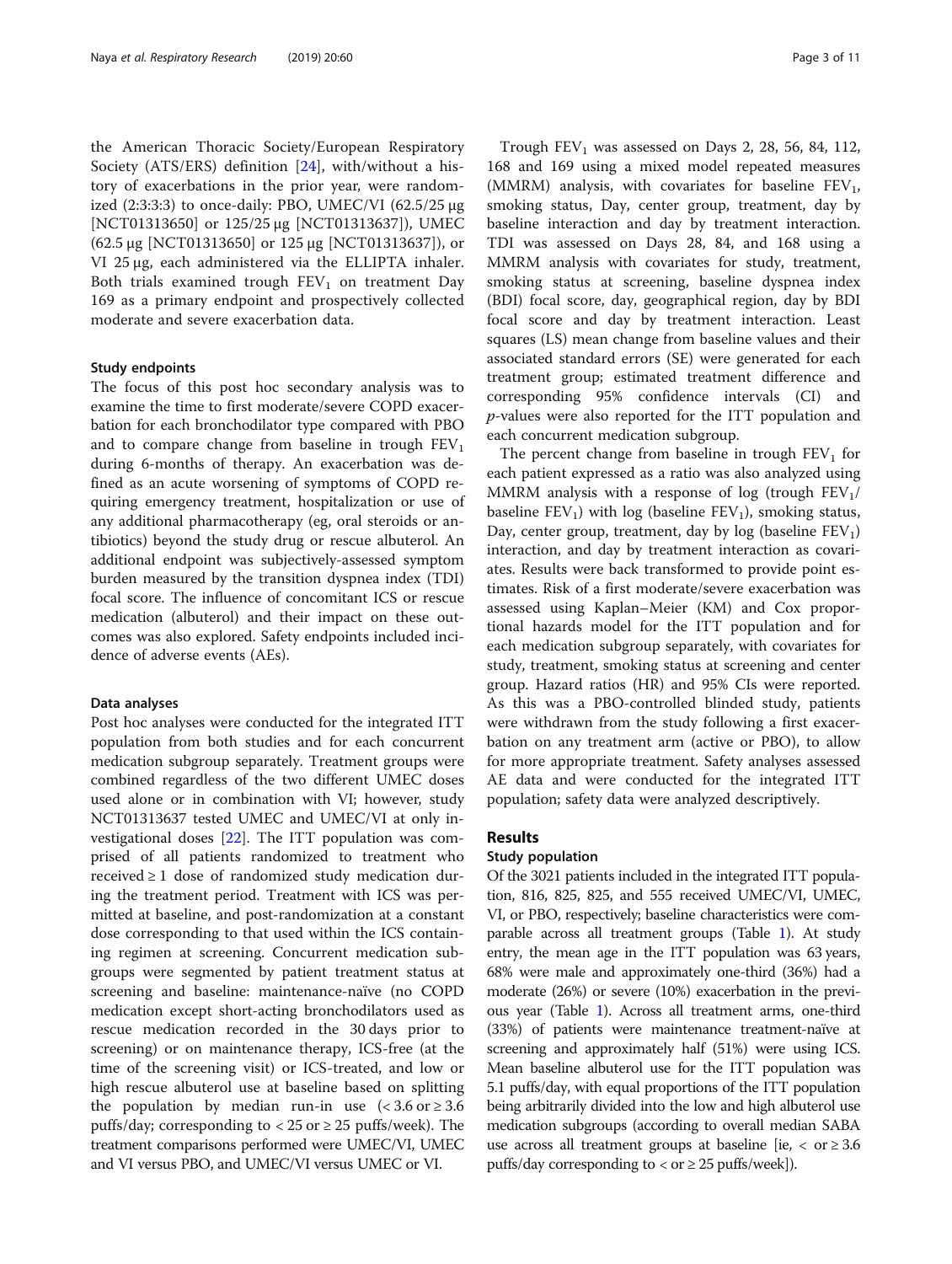### <span id="page-3-0"></span>Table 1 Patient demographics (integrated ITT population)

|                                                                           | Total<br>$(N = 3021)$ | <b>UMEC/VI</b><br>$(n = 816)$ | <b>UMEC</b><br>$(n = 825)$ | V <sub>l</sub><br>$(n = 825)$ | PBO<br>$(n = 555)$ |
|---------------------------------------------------------------------------|-----------------------|-------------------------------|----------------------------|-------------------------------|--------------------|
| Age, years, mean (SD)                                                     | 63.0 (8.7)            | 63.3 (8.4)                    | 63.5(8.8)                  | 62.7(8.7)                     | 62.2(8.8)          |
| Male, n (%)                                                               | 2057 (68)             | 569 (70)                      | 568 (69)                   | 550 (67)                      | 370 (67)           |
| BMI, $kg/m^2$ , mean (SD)                                                 | 26.7(5.8)             | 26.9(5.6)                     | 26.4(5.7)                  | 26.9(6.0)                     | 26.7(6.0)          |
| Current smoker, n (%)                                                     | 1528 (51)             | 403 (49)                      | 423 (51)                   | 409 (50)                      | 293 (53)           |
| Smoking pack years <sup>a</sup> , mean (SD)                               | 45.1 (24.8)           | 45.9 (25.7)                   | 45.4 (25.3)                | 43.8 (23.2)                   | 45.4 (25.3)        |
| Pre-bronchodilator FEV <sub>1</sub> , mL, mean (SD) <sup>b</sup>          | 1258 (486)            | 1272 (503)                    | 1254 (484)                 | 1264 (490)                    | 1234 (460)         |
| Post-bronchodilator % predicted FEV <sub>1</sub> , mean (SD) <sup>c</sup> | 47.8 (12.9)           | 47.8 (12.9)                   | 47.8 (12.9)                | 48.4 (13.0)                   | 47.1 (12.6)        |
| GOLD stage III-IV, FEV <sub>1</sub> < 50% predicted, n $(\%)^c$           | 1605(53)              | 435 (54)                      | 438 (53)                   | 418 (51)                      | 314 (57)           |
| Exacerbation history, n (%) <sup>d</sup>                                  |                       |                               |                            |                               |                    |
| $\geq$ 1 moderate exacerbation <sup>e</sup>                               | 780 (26)              | 210 (26)                      | 211 (26)                   | 214 (26)                      | 145 (26)           |
| $\geq$ 1 severe exacerbation <sup>†</sup>                                 | 302 (10)              | 72 (9)                        | 82 (10)                    | 93 (11)                       | 55 (10)            |
| Baseline mMRC dyspnea score, mean (SD)                                    | 2.4(0.5)              | 2.4(0.5)                      | 2.4(0.6)                   | 2.3(0.6)                      | 2.4(0.5)           |
| Baseline albuterol use puffs/day, mean (SD) <sup>9,h</sup>                | 5.1(5.4)              | 4.8(5.1)                      | 5.1(5.4)                   | 5.2(5.4)                      | 5.3(5.9)           |
| Maintenance-naïve, n (%)'                                                 |                       |                               |                            |                               |                    |
| Yes                                                                       | 984 (33)              | 285 (35)                      | 245 (30)                   | 272 (33)                      | 182 (33)           |
| No                                                                        | 2037 (67)             | 531 (65)                      | 580 (70)                   | 553 (67)                      | 373 (67)           |
| ICS-free, n (%)                                                           |                       |                               |                            |                               |                    |
| Yes                                                                       | 1543 (51)             | 428 (52)                      | 413 (50)                   | 422 (51)                      | 280 (50)           |
| No                                                                        | 1478 (49)             | 388 (48)                      | 412 (50)                   | 403 (49)                      | 275 (50)           |
| Baseline albuterol use, n (%) <sup>g,j</sup>                              |                       |                               |                            |                               |                    |
| High                                                                      | 1490 (50)             | 386 (48)                      | 405 (50)                   | 411 (51)                      | 288 (53)           |
| Low                                                                       | 1488 (50)             | 420 (52)                      | 408 (50)                   | 401 (49)                      | 259 (47)           |

<sup>a</sup>Smoking pack years = (number of cigarettes smoked per day/20) x number of years smoked. <sup>b</sup>Total: n = 3015; UMEC/VI: n = 815; UMEC: n = 824; VI: n = 822; PBO:  $n = 554$ . Total:  $n = 3012$ ; UMEC/VI:  $n = 813$ ; UMEC:  $n = 823$ ; VI:  $n = 822$ ; PBO:  $n = 554$ . <sup>d</sup>Number of COPD exacerbations reported in the 12-months prior to screening. <sup>e</sup>Required oral/systemic corticosteroids and/or antibiotics. <sup>f</sup>Required hospitalization. <sup>9</sup>Total: n = 2978; UMEC/VI: n = 806; UMEC: n = 813; VI: n = 812; PBO:  $n = 547$ . <sup>h</sup>Baseline rescue medication use was calculated for patients with non-missing values for at least half the days within the baseline period. Prior to run-in.<br>Mean puffe/day at baseline > 3.60 (high) or < 3.60 (l Mean puffs/day at baseline ≥ 3.60 (high) or < 3.60 (low); 3.60 is the median value of puffs of rescue medication per day at baseline across all treatment groups BMI body mass index, COPD chronic obstructive pulmonary disease, FEV<sub>1</sub> forced expiratory volume in 1 s, GOLD Global initiative for chronic Obstructive Lung Disease, ICS inhaled corticosteroid, ITT intent-to-treat, mMRC modified medical research council, PBO placebo, SD standard deviation, UMEC umeclidinium, VI vilanterol

# Exacerbation risk reduction

In the full ITT population, 259 (9%) patients experienced ≥ 1 on-treatment moderate/severe exacerbation across all treatment arms during the treatment period. Overall, 73 (13%) patients treated with PBO experienced a first exacerbation, although this varied by baseline concurrent medication use; the lowest incidence of exacerbations being in the maintenance-naïve, ICS-free, and low rescue use subgroups (9–10% incidence), and the highest incidence of exacerbations being in the on-maintenance, ICS-treated, and high rescue use subgroups (15–17%).

At any given timepoint, the probability of patients in the ITT population experiencing an exacerbation was lower for patients receiving UMEC/VI, UMEC, or VI than for those receiving PBO (Fig. [1a](#page-4-0)). UMEC/VI, UMEC, and VI reduced the risk of a first exacerbation versus PBO by 58, 44, and 39%, respectively (all  $p < 0.05$ ; Table [2](#page-5-0)).

UMEC/VI was the only bronchodilator to provide a significant risk reduction versus PBO in all concurrent

medication subgroups (49–71% risk reduction;  $p < 0.05$ ), including both the maintenance-naïve and ICS-free subgroups (Table [2](#page-5-0) and Fig. [2](#page-6-0)). Across the six medication subgroups, there was a lack of consistency in exacerbation prevention for both monotherapies versus PBO, which was most apparent for VI (4–51%). The corresponding risk reduction for UMEC versus PBO ranged from 22 to 51% across the medication subgroups (Table [2](#page-5-0) and Fig. [2](#page-6-0)).

In the pairwise comparisons between active therapies for the ITT population, UMEC/VI delivered a statistically significant benefit over VI in reducing the risk of a first exacerbation (31%;  $p = 0.041$ ). This was predominantly driven by greater reductions in exacerbation risk in the maintenance-naïve, ICS-free and low rescue use medication subgroups (55–60% risk reduction versus VI;  $p < 0.05$ ; Table [2\)](#page-5-0). No statistically significant reductions in exacerbation risk were observed for UMEC/VI versus UMEC monotherapy in the ITT population or any medication subgroup.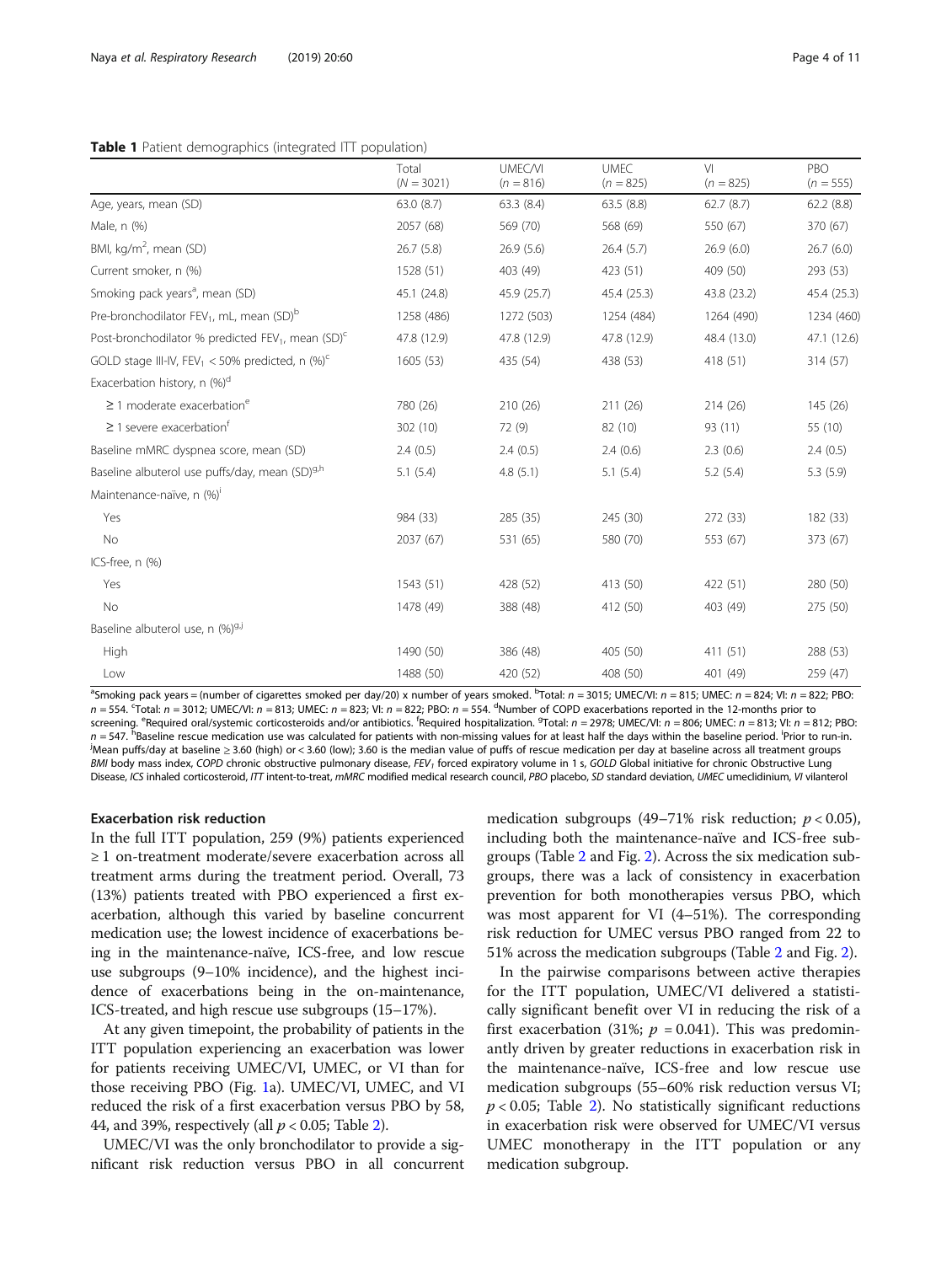<span id="page-4-0"></span>

# Change from baseline in trough  $FEV<sub>1</sub>$

At any given timepoint, significantly greater improvements in trough  $FEV_1$  were seen for patients in the ITT population receiving UMEC/VI, UMEC, or VI compared with patients receiving PBO (all  $p < 0.001$ ; Fig. 1b). Similar results were also observed across all medication subgroups, for both absolute and percent change from baseline in trough FEV<sub>1</sub> (all  $p \le 0.001$ ; Day 169 data presented in Table [3](#page-7-0)). UMEC/VI also provided greater improvements in trough  $FEV<sub>1</sub>$  (absolute or percent change from baseline) versus UMEC and VI monotherapies in the ITT population and all medication subgroups at Day 169 (all  $p < 0.05$ ; Table [3\)](#page-7-0).

# Lung function improvements versus exacerbation risk reduction

For each baseline medication subgroup, the LS mean change from baseline versus placebo in trough  $FEV<sub>1</sub>$  at Day 169 was plotted against the percent reduction in exacerbation risk versus PBO, for each active therapy (Fig. [3\)](#page-8-0). In the low use of concurrent medication subgroups (maintenance-naïve, ICS-free, low albuterol use), increased bronchodilation with UMEC/VI provided on average both higher percent increases in trough  $FEV<sub>1</sub>$  and increased reductions in exacerbation risk compared with either UMEC or VI alone (Fig. [3a](#page-8-0)–c). In the high use of concurrent medication subgroups (on maintenance treatment, ICS-treated, high albuterol use) similar percentage increases in trough  $FEV<sub>1</sub>$ compared with placebo were observed as in the low concurrent medication subgroups. However, in contrast to the low concurrent medication subgroups, minimal differences in exacerbation protection were observed between the three active therapies (Fig. [3](#page-8-0)d–f).

# Symptoms

At all timepoints, patients in the ITT population experienced statistically significant improvements in dyspnea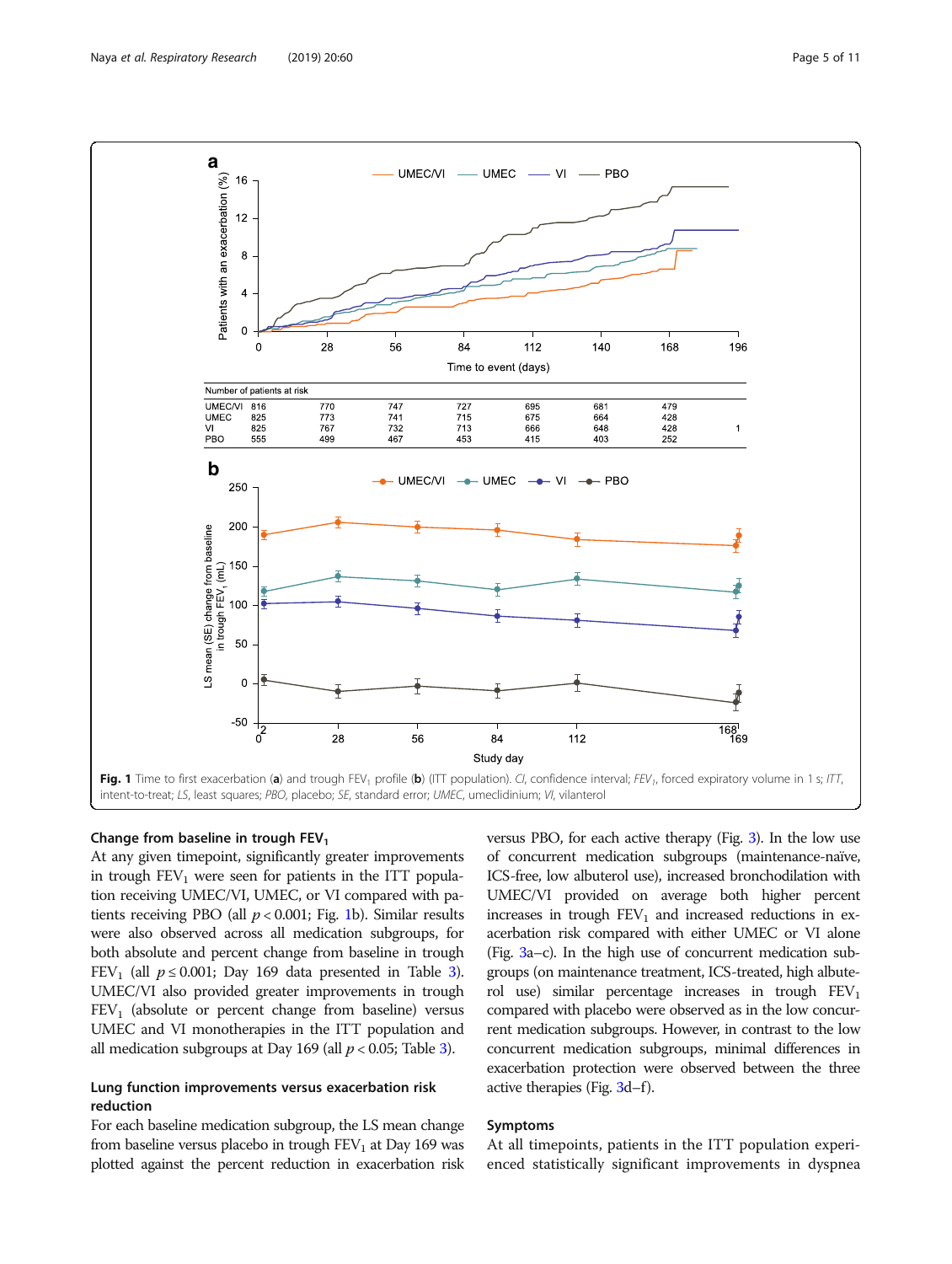|                                 | UMEC/VI vs PBO | UMEC vs PBO    | VI vs PBO     | UMEC/VI vs UMEC | UMEC/VI vs V   |
|---------------------------------|----------------|----------------|---------------|-----------------|----------------|
| Patient group/subgroup          |                |                |               |                 |                |
| ITT population $(N = 3021)$     | 58 (40, 71)    | 44 (22, 60)    | 39 (15, 56)   | $24 (-9, 48)$   | 31(2, 52)      |
|                                 | p < 0.001      | p < 0.001      | $p = 0.003$   | $p = 0.136$     | $p = 0.041$    |
| Patient subgroups               |                |                |               |                 |                |
| Maintenance-naïve ( $n = 984$ ) | 62 (15, 83)    | $22 (-55, 61)$ | $4(-82, 49)$  | $51 (-8, 77)$   | 60 (16, 81)    |
|                                 | $p = 0.018$    | $p = 0.475$    | $p = 0.904$   | $p = 0.076$     | $p = 0.016$    |
| On maintenance ( $n = 2037$ )   | 56 (35, 71)    | 50 (27, 66)    | 48 (24, 65)   | $12 (-33, 42)$  | $16 (-27, 45)$ |
|                                 | p < 0.001      | p < 0.001      | p < 0.001     | $p = 0.540$     | $p = 0.408$    |
| ICS-free ( $n = 1543$ )         | 62 (30, 80)    | $41 (-3, 66)$  | $15(-41, 49)$ | $36 (-20, 66)$  | 55 (19, 75)    |
|                                 | $p = 0.002$    | $p = 0.063$    | $p = 0.520$   | $p = 0.166$     | $p = 0.008$    |
| ICS-treated ( $n = 1478$ )      | 55 (30, 71)    | 46 (19, 65)    | 51 (25, 68)   | $15 (-33, 46)$  | $7(-48, 42)$   |
|                                 | p < 0.001      | $p = 0.003$    | $p = 0.001$   | $p = 0.470$     | $p = 0.753$    |
| Low rescue use ( $n = 1488$ )   | 71 (43, 85)    | 51 (12, 72)    | $32(-16, 61)$ | $41 (-18, 70)$  | 57 (17, 78)    |
|                                 | p < 0.001      | $p = 0.018$    | $p = 0.153$   | $p = 0.135$     | $p = 0.012$    |
| High rescue use ( $n = 1490$ )  | 49 (22, 67)    | 43 (13, 62)    | 45 (15, 64)   | $12 (-38, 44)$  | $9(-44, 42)$   |
|                                 | $p = 0.002$    | $p = 0.009$    | $p = 0.006$   | $p = 0.580$     | $p = 0.699$    |

<span id="page-5-0"></span>Table 2 Percentage risk reduction (95% CI) for a first moderate/severe exacerbation

Risk of a first moderate/severe exacerbation was assessed using a Cox proportional hazards model for all medication subgroups separately, with covariates for study, treatment, smoking status at screening and center group. Bold values indicate statistical significance ( $p < 0.05$ )

Low rescue use: < 3.6 puffs/day; high rescue use:  $\geq$  3.6 puffs/day

CI confidence interval, ICS inhaled corticosteroid, ITT intent-to-treat, LS least squares, PBO placebo, UMEC umeclidinium, VI vilanterol

with active therapies versus PBO  $(p < 0.001$  at all timepoints) and with UMEC/VI versus both monotherapies  $(p < 0.01$  $(p < 0.01$  at all timepoints; Additional file 1). UMEC/VI was the only active therapy to demonstrate clinically relevant improvements in dyspnea  $(\geq 1.0 \text{ unit in TDI})$  versus PBO, with improvements of  $>1.0$  unit observed in the ITT population, and in the on-maintenance, ICS-treated, and low albuterol use subgroups (Additional file [2](#page-9-0)). The greatest differentiation between UMEC/VI and the monotherapies was seen in the low albuterol use subgroup, and the lowest differentiation was seen in the high albuterol use subgroup (Additional file [2](#page-9-0)).

# Safety

Overall, all bronchodilators were well tolerated with similar incidence of AEs compared with PBO (UMEC/VI: 423 [52%]; UMEC: 433 [52%]; VI: 419 [51%]; PBO: 264 [48%]; Additional file [3\)](#page-9-0); safety profiles were similar for both dual therapy and monotherapies. The most common AEs across all assessed treatments included nasopharyngitis (8–11% incidence in any treatment group), headache (8–10%), and cough (4%). Serious AEs occurred in 5–6% patients, and AEs leading to treatment discontinuation or study withdrawal occurred in 5–7% of patients across all treatment groups. Fatal SAEs occurred in  $<$  1% of patients in each treatment arm (Additional file [3](#page-9-0)). Detailed safety results are available in the original studies [[22,](#page-10-0) [23\]](#page-10-0).

# **Discussion**

This post hoc integrated analysis demonstrated a statistically significant improvement in trough  $FEV<sub>1</sub>$  and reduction in COPD exacerbation risk in the integrated ITT

population with all bronchodilators studied compared with PBO. The magnitude of improvement for trough  $FEV<sub>1</sub>$  and risk of a first exacerbation favored UMEC/VI compared with both monotherapies, although the incremental benefit on exacerbation prevention in the ITT population with UMEC/VI was only significant versus VI. Exacerbation incidence was higher in patients receiving PBO in the on-maintenance, ICS-treated and high albuterol use subgroups; however, the ability to discriminate between dual- and monotherapies on the prevention of exacerbations in these subgroups was diminished. By contrast, the maintenance-naïve, ICS-free, and low albuterol subgroups showed greater exacerbation prevention with UMEC/VI versus UMEC and VI monotherapies. Unlike UMEC/VI, neither of the monotherapies provided a statistically significant reduction in exacerbation risk versus PBO in the maintenance-naïve and ICS-free medication subgroups. For both UMEC and VI monotherapies, the improvement in lung function achieved versus PBO was broadly similar across the six medication subgroups, whereas the corresponding magnitude of exacerbation prevention fluctuated widely. In contrast, consistent and similar levels of efficacy on lung function and exacerbation prevention were observed in all subgroups with UMEC/VI compared with PBO.

The statistically significant, but weak association between increasing bronchodilation and increasing prevention of exacerbations has been highlighted and debated in several review articles  $[5-7]$  $[5-7]$  $[5-7]$  $[5-7]$ . Our subgroup analysis indicates that while increased bronchodilation with UMEC/VI provided additional lung function benefits versus UMEC or VI alone in the high use of concurrent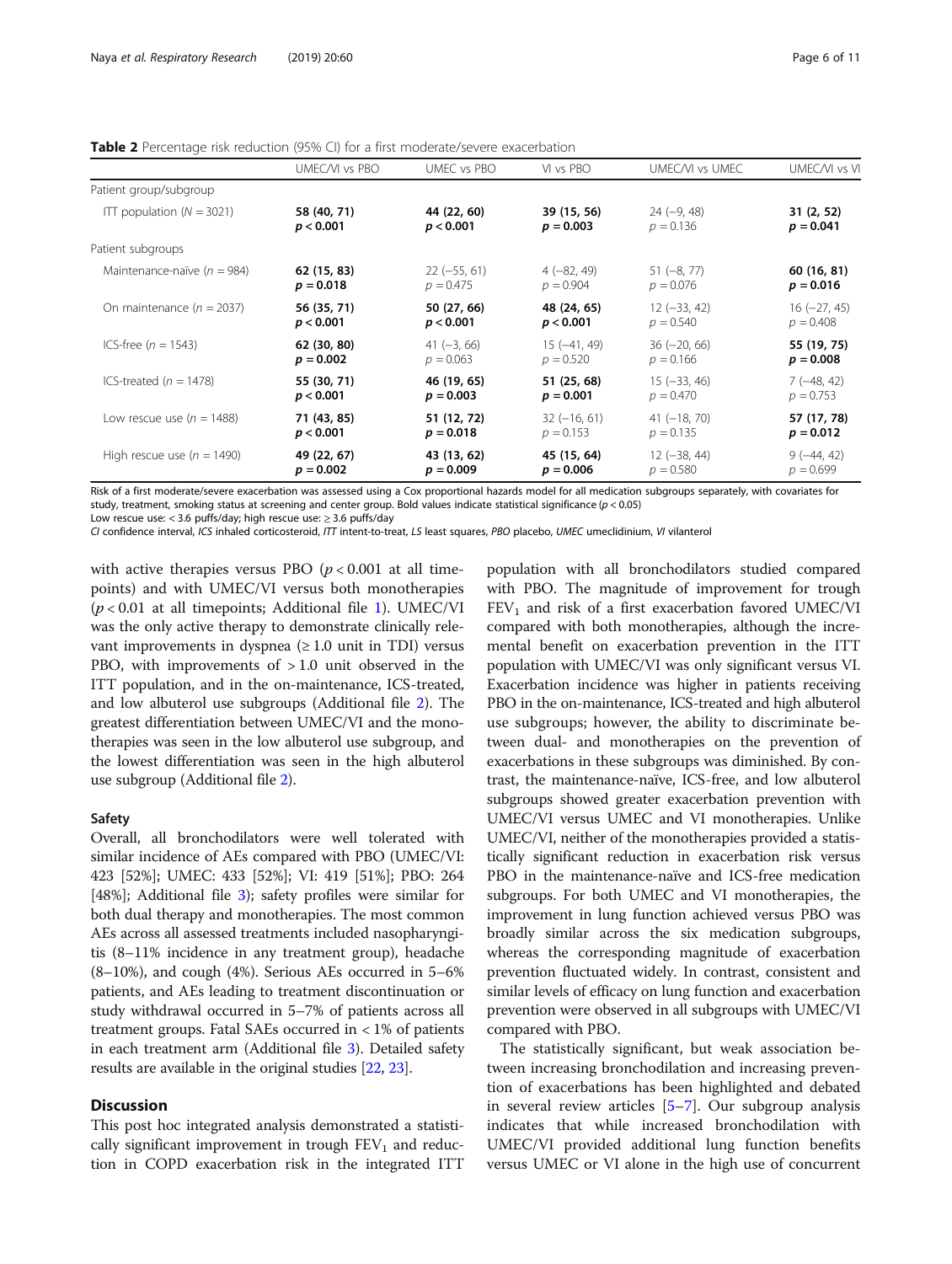<span id="page-6-0"></span>

medication subgroups (on maintenance treatment, ICS-treated, high albuterol use), between-treatment differences in terms of exacerbation reduction were not similarly observed. In contrast, in the subgroups of patients with minimal exposure to prior maintenance and as-needed medications, increased bronchodilation was generally associated with increased reduction in exacerbation risk compared with placebo. These data suggest that the ability to predict increased exacerbation prevention with increasing bronchodilation may be limited in patients not new to maintenance therapy, receiving concomitant ICS and/or over-relying on rescue SABA. These results offer a potential explanation for the failure to obtain clinically meaningful and statistically significant benefits on moderate/severe exacerbation outcomes with LAMA/LABA combinations (indacaterol/glycopyrronium [IND/GLY] and TIO/olodaterol [OLO]) versus TIO in two of the largest prospective exacerbation trials comparing these bronchodilator classes to date  $[13, 14]$  $[13, 14]$  $[13, 14]$ . These RCTs were performed in patients with an exacerbation history in the past year, where approximately 70–75% of patients were using ICS therapy at baseline, and over-reliance on albuterol use was commonplace, with mean baseline levels in the SPARK trial similar to those in the current study [\[13](#page-10-0), [14](#page-10-0)].

Over-reliance on albuterol use is a predictor of shortand long-term exacerbation risk in COPD and a marker for the need for improved maintenance therapy [\[19,](#page-10-0) [20](#page-10-0)]. Reducing as-needed albuterol use is also well correlated with improved health-related quality of life and reduced annual exacerbation rates [\[21](#page-10-0)]. These findings suggest that over-reliance on as-needed albuterol should act as a red flag in patients with COPD, highlighting the symptomatic burden of disease and potential inadequacy of their current care. In this analysis, patients were divided into two albuterol use subgroups based on median baseline use. Greater differentiation in the levels of exacerbation prevention and relief of dyspnea, assessed subjectively by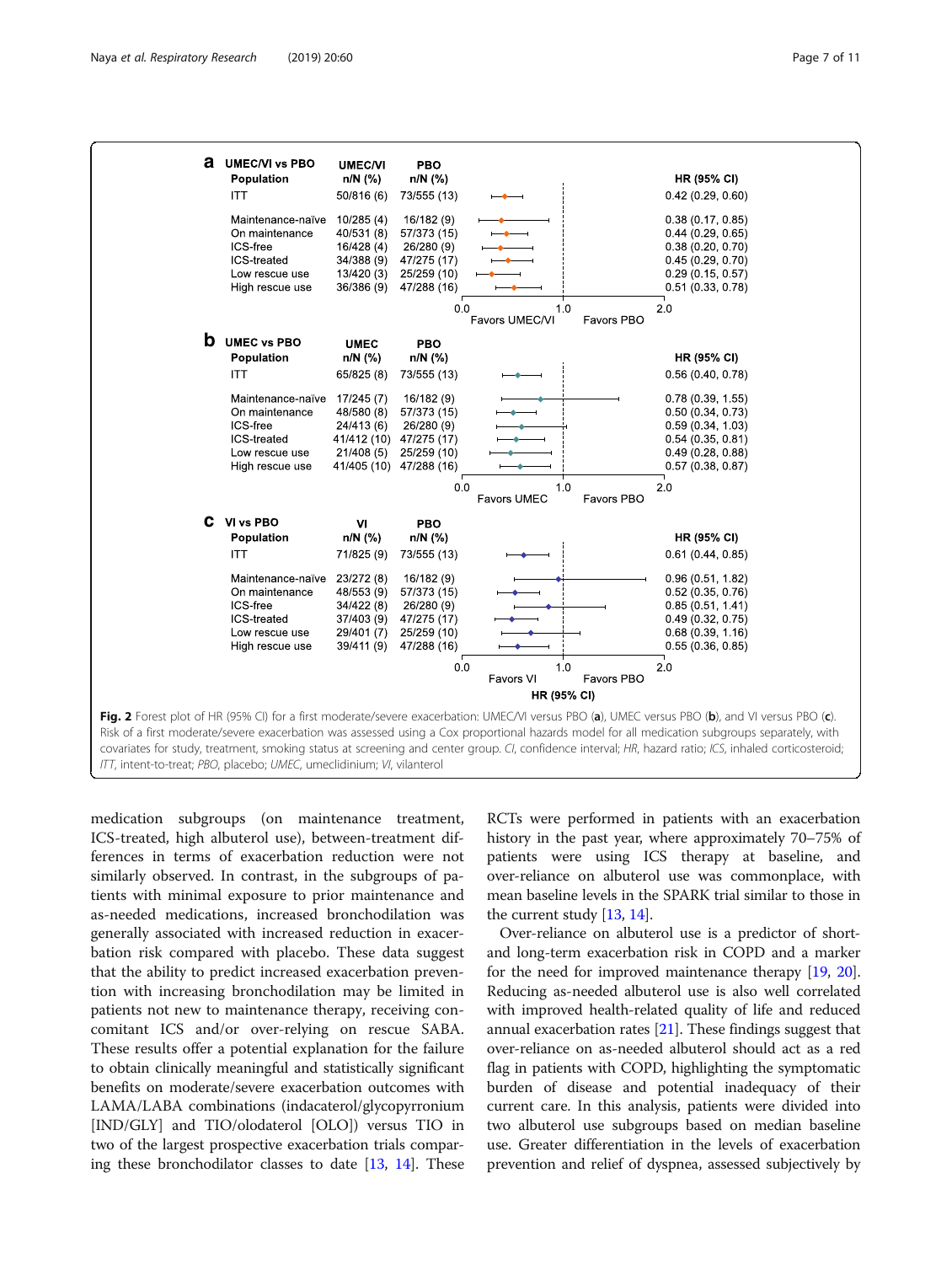| Patient group/subgroup        | UMEC/VI vs PBO |              | UMEC vs PBO |              | VI vs PBO   |             | UMEC/VI vs UMEC |             | UMEC/VI vs VI |             |
|-------------------------------|----------------|--------------|-------------|--------------|-------------|-------------|-----------------|-------------|---------------|-------------|
|                               | $\Delta$ mL    | $\Delta$ %   | $\Delta$ mL | $\Delta$ %   | $\Delta$ mL | $\Delta$ %  | $\Delta$ mL     | $\Delta$ %  | $\Delta$ mL   | $\Delta\%$  |
| ITT population ( $N = 3021$ ) | 200            | 17.8         | 136         | 11.8         | 96          | 8.5         | 64              | 5.4         | 104           | 8.6         |
|                               | (173, 228)     | (15.4, 20.3) | (109, 164)  | (9.5, 14.1)  | (69, 124)   | (6.2, 10.7) | (40, 88)        | (3.5, 7.4)  | (80, 128)     | (6.7, 10.6) |
|                               | p < 0.001      | p < 0.001    | p < 0.001   | p < 0.001    | p < 0.001   | p < 0.001   | p < 0.001       | p < 0.001   | p < 0.001     | p < 0.001   |
| Patient subgroups             |                |              |             |              |             |             |                 |             |               |             |
| Maintenance-naïve             | 209            | 17.2         | 149         | 12.3         | 137         | 11.6        | 60              | 4.3         | 72            | 5.1         |
| $(n = 984)$                   | (159, 260)     | (13.1, 21.5) | (97, 202)   | (8.3, 16.6)  | (85, 189)   | (7.6, 15.7) | (14, 106)       | (1.0, 7.7)  | (27, 117)     | (1.8, 8.4)  |
|                               | p < 0.001      | p < 0.001    | p < 0.001   | p < 0.001    | p < 0.001   | p < 0.001   | $p = 0.011$     | $p = 0.010$ | $p = 0.002$   | $p = 0.002$ |
| On maintenance                | 195            | 18.1         | 131         | 11.6         | 75          | 6.9         | 63              | 5.8         | 120           | 10.5        |
| $(n = 2037)$                  | (162, 227)     | (15.2, 21.2) | (99, 163)   | (8.8, 14.4)  | (42, 107)   | (4.2, 9.6)  | (35, 91)        | (3.5, 8.2)  | (91, 148)     | (8.1, 13.0) |
|                               | p < 0.001      | p < 0.001    | p < 0.001   | p < 0.001    | p < 0.001   | p < 0.001   | p < 0.001       | p < 0.001   | p < 0.001     | p < 0.001   |
| ICS-free ( $n = 1543$ )       | 204            | 17.7         | 150         | 12.9         | 127         | 11.1        | 54              | 4.2         | 76            | 5.9         |
|                               | (164, 243)     | (14.4, 21.1) | (110, 190)  | (9.7, 16.2)  | (88, 167)   | (8.0, 14.4) | (19, 88)        | (1.6, 6.8)  | (41, 111)     | (3.3, 8.6)  |
|                               | p < 0.001      | p < 0.001    | p < 0.001   | p < 0.001    | p < 0.001   | p < 0.001   | $p = 0.003$     | $p = 0.001$ | p < 0.001     | p < 0.001   |
| ICS-treated ( $n = 1478$ )    | 198            | 18.1         | 124         | 10.8         | 64          | 5.8         | 74              | 6.6         | 134           | 11.7        |
|                               | (160, 236)     | (14.6, 21.7) | (86, 162)   | (7.5, 14.1)  | (26, 102)   | (2.6, 9.0)  | (41, 107)       | (3.9, 9.5)  | (101, 168)    | (8.8, 14.7) |
|                               | p < 0.001      | p < 0.001    | p < 0.001   | p < 0.001    | $p = 0.001$ | p < 0.001   | p < 0.001       | p < 0.001   | p < 0.001     | p < 0.001   |
| Low rescue use                | 206            | 17.2         | 158         | 13.0         | 101         | 8.3         | 48              | 3.7         | 105           | 8.2         |
| $(n = 1488)$                  | (169, 243)     | (14.1, 20.4) | (121, 195)  | (10.0, 16.1) | (64, 139)   | (5.4, 11.3) | (16, 80)        | (1.3, 6.1)  | (72, 137)     | (5.7, 10.7) |
|                               | p < 0.001      | p < 0.001    | p < 0.001   | p < 0.001    | p < 0.001   | p < 0.001   | $p = 0.003$     | $p = 0.002$ | p < 0.001     | p < 0.001   |
| High rescue use               | 194            | 18.4         | 113         | 10.3         | 88          | 8.3         | 81              | 7.3         | 106           | 9.4         |
| $(n = 1490)$                  | (153, 235)     | (14.7, 22.3) | (72, 154)   | (6.8, 13.9)  | (47, 129)   | (4.9, 11.8) | (44, 118)       | (4.3, 10.5) | (69, 142)     | (6.3, 12.5) |
|                               | p < 0.001      | p < 0.001    | p < 0.001   | p < 0.001    | p < 0.001   | p < 0.001   | p < 0.001       | p < 0.001   | p < 0.001     | p < 0.001   |

<span id="page-7-0"></span>**Table 3** LS mean (95% CI) change from baseline in trough  $FEV_1$  at Day 169

Δ, pairwise treatment comparison; low rescue use: < 3.6 puffs/day; high rescue use: ≥ 3.6 puffs/day

BL baseline, CI confidence interval, ICS inhaled corticosteroid, ITT intent-to-treat, LS least squares, PBO placebo, UMEC umeclidinium, VI vilanterol

TDI focal score, with dual therapy versus monotherapy was seen in low albuterol users. A positive relationship between change in trough  $FEV<sub>1</sub>$  and exacerbation prevention was also observed in this subgroup; however, this relationship was not observed in the high albuterol users. Trough  $FEV<sub>1</sub>$  was measured at clinic visits, with a 4-h minimum washout period for albuterol use. Consequently, the impact of albuterol on top of maintenance bronchodilation or PBO was not captured. The potential for lung function measured at the clinic to be confounded by as-needed albuterol use at home may reduce the potential for group mean data to show a correlation between clinic lung function assessments and exacerbation prevention, particularly for high albuterol users.

This study provides functional insights on the different pharmacological properties of the two main bronchodilator classes, which act on airway smooth muscle cells to induce relaxation via activation of the  $β_2$ -adrenoceptors (LABAs) or via antagonism of acetylcholine at muscarinic M3 receptors (LAMAs), and the potential for cross-talk between these actions at a cellular level [\[25](#page-10-0)]. It is widely accepted that the mechanism of action by which both LAMA and LABA bronchodilator types prevent exacerbations is via improving airway mechanics, reducing both airflow obstruction and hyperinflation to ease breathing and decrease symptom severity and variability [[26,](#page-10-0) [27\]](#page-10-0). Long-acting bronchodilators also have the potential to impact mucus secretions and mucocilliary clearance, and may have impacts on airway smooth muscle growth and airway fibrosis as well as potential anti-inflammatory effects on airway smooth muscle cells; however, these putative mechanisms of action are of unknown clinical importance in preventing exacerbations [[26](#page-10-0)–[28](#page-10-0)]. Consequently, maximal bronchodilation and lung deflation in symptomatic patients are likely to deliver both immediate symptom gain and improved COPD stability with increased protection from future exacerbations.

The current analysis found a large divergence in the overall prevention of exacerbations observed with VI compared with PBO depending on concurrent ICS use, whereas no similar divergence was observed with UMEC. This suggests that the prevention of exacerbation afforded by a LABA, but not a LAMA, may be blunted without the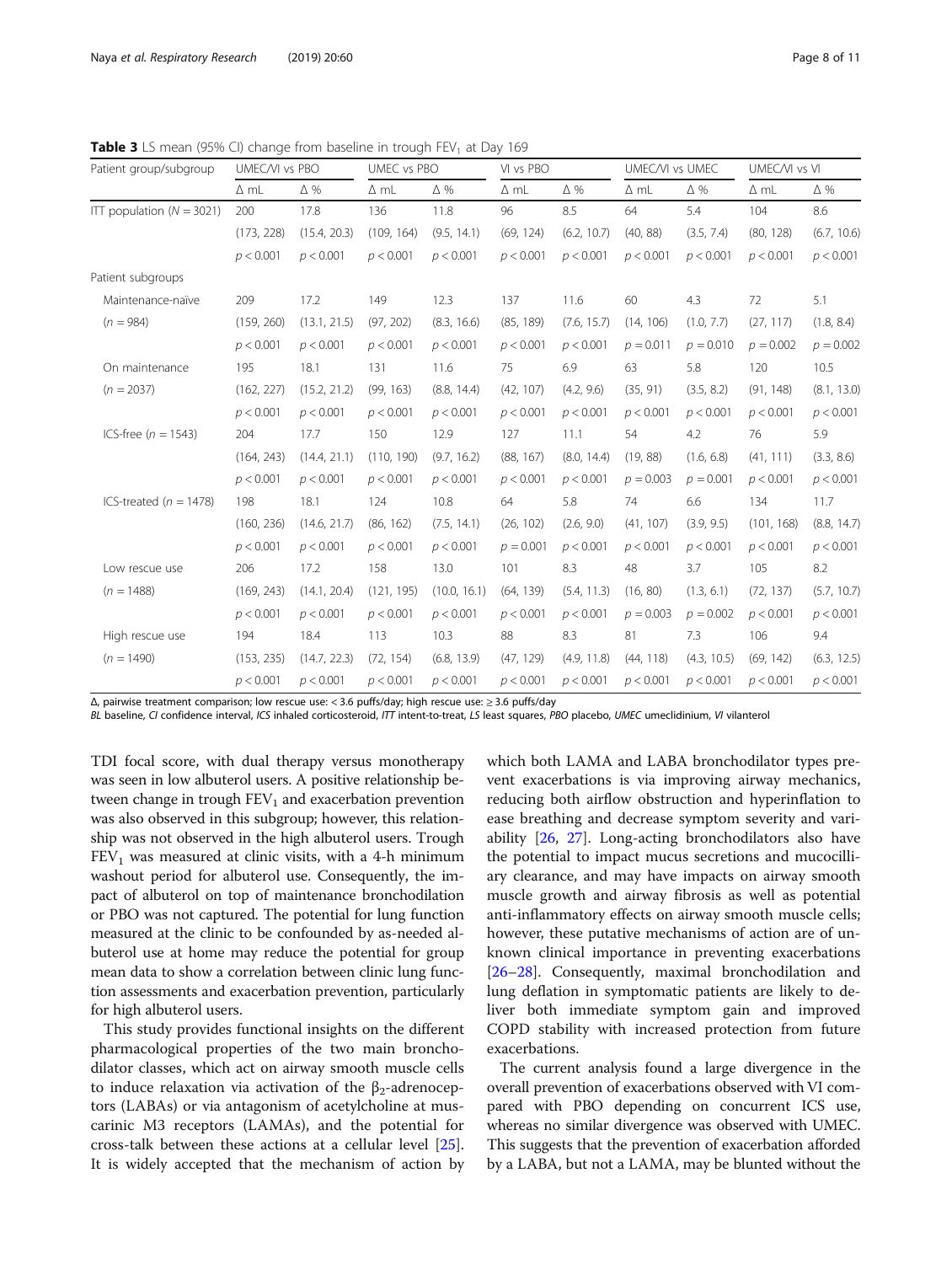<span id="page-8-0"></span>

co-administration of corticosteroids. Our findings corroborate those observed in two large exacerbation trials comparing LAMA and LABA where the benefit of TIO (vs either salmeterol twice daily or IND once-daily) on reducing the rate of exacerbations was more evident in ICS-free patients [[29](#page-10-0), [30\]](#page-10-0). In the current study, UMEC/VI appeared to provide additional benefits in terms of exacerbation prevention over UMEC in both ICS-free and maintenance-naïve patients, suggesting incremental effects in lower risk patients. This observation may be important as exacerbation trials in patients with advanced COPD have indicated no additional reduction in moderate/severe exacerbations with LAMA + LABA versus the LAMA TIO in the ITT population and particularly in ICS-free patients [[13](#page-10-0), [14,](#page-10-0) [18](#page-10-0)]. Taken together, these data may support a role for LAMA/LABA combinations versus LAMA in preventing exacerbations in symptomatic patients with lower exacerbation risk.

The population investigated in this study mirrored a GOLD 2019 group B population (high symptoms and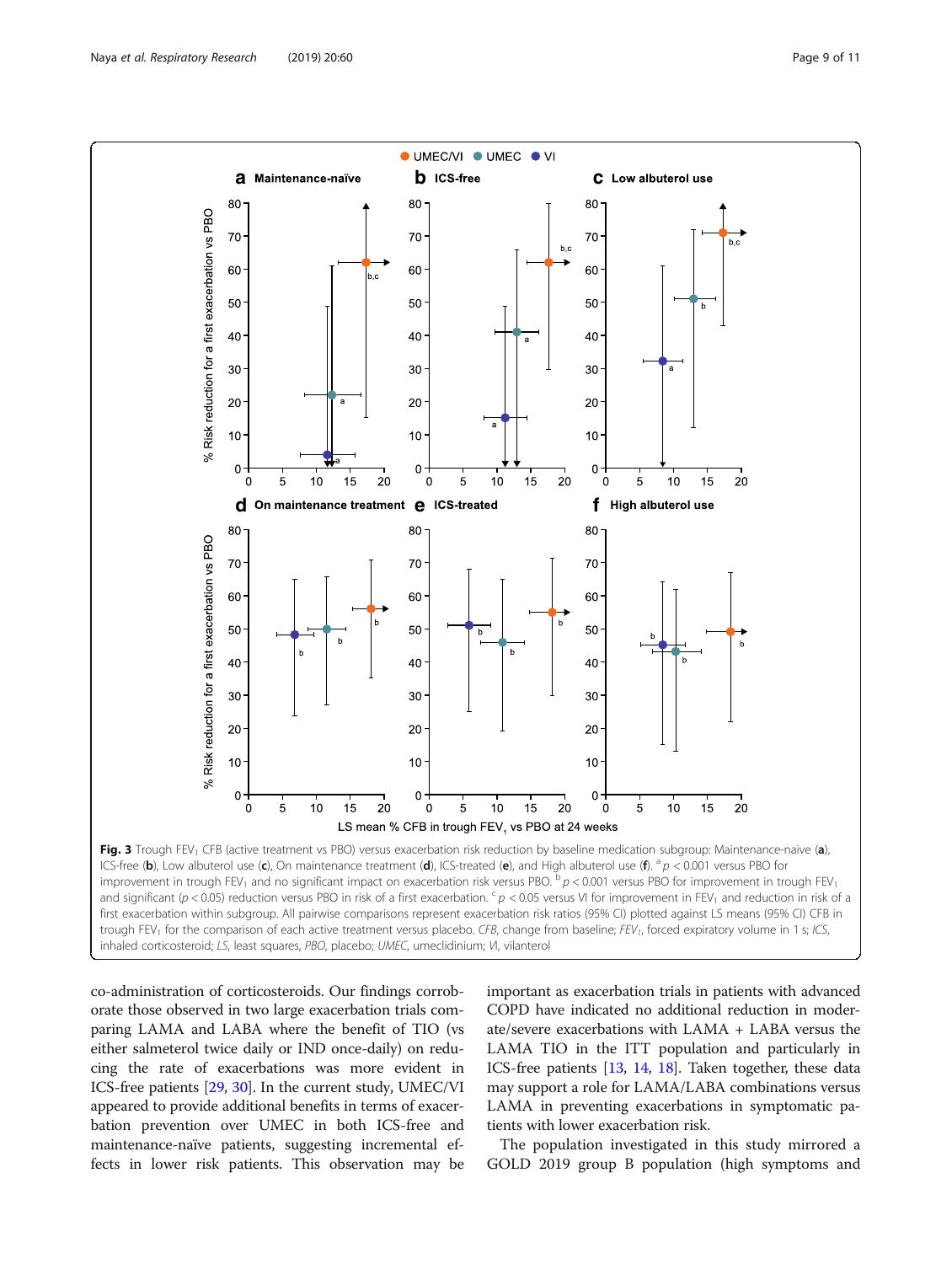<span id="page-9-0"></span>low risk of exacerbations), with analyses focusing on the prevention of exacerbations afforded by all three classes of long-acting bronchodilator given once-daily using identical inhalers. Well-balanced numbers of patients for each bronchodilator type were obtained across all concurrent medication subgroups, allowing the performance of each bronchodilator to be examined in light of adherence or non-adherence to current GOLD strategy (ie, ahead of or in addition to ICS treatment, respectively) [[1\]](#page-10-0). Our findings in the maintenance-naïve and ICS-free medication subgroups suggest that exacerbation prevention was more likely with LAMA/LABA therapy than either monotherapy. These data may therefore strengthen the clinical rationale for first-line LAMA/LABA use in symptomatic patients. Previous post hoc meta-analyses have shown that LAMA/LABAs are well tolerated compared with monotherapy  $[10]$  $[10]$  and can improve lung function and symptoms compared with LAMA therapy in maintenance-naïve patients [\[31](#page-10-0), [32](#page-10-0)]. UMEC/VI has also demonstrated significant improvements in lung function and significant reductions in SABA use versus once-daily TIO/OLO, in symptomatic patients who were maintenance-naïve at study entry [\[33\]](#page-10-0). However, given the lack of prospective data generated for LAMA/LABAs versus LAMAs on symptoms and exacerbation outcomes in ICS-free and maintenance-naïve patients, further prospective RCTs are warranted to better inform on the appropriate positioning of the LAMA/LABA class. This is particularly appropriate given the failure of LAMA + LABA combinations to improve exacerbation risk compared with TIO in patients with more advanced COPD at high risk of exacerbations [\[13,](#page-10-0) [14](#page-10-0), [18](#page-10-0)].

This study is not without limitations. Although large and replicate in design, both RCTs pooled in this analysis focused on spirometry, and although the overall population was large enough to detect treatment differences in lung function between the active regimens, it was not large enough to examine exacerbation endpoints between the active therapies, particularly in the smallest maintenance-naïve population. Consequently, inference on the size of exacerbation risk reduction with the three different bronchodilator types was drawn primarily from their comparisons with PBO with less weight placed on pairwise active comparisons. It is notable that one of two PBO-controlled RCTs used an unlicensed dose of UMEC alone and in combination with VI [\[22\]](#page-10-0); however, the efficacy and safety of the higher and lower UMEC doses in the two RCTs was similar [\[22](#page-10-0), [23](#page-10-0)]. Finally, as this was a PBO-controlled trial, for patient safety withdrawal followed a first moderate/severe exacerbation to allow active therapy to be initiated. As a result, a KM risk-based survival analysis was employed to examine prevention of exacerbations as no assessment of exacerbation rate was possible. The choice of a time-to-first

KM analysis was appropriate as neither of the studies included here enriched the population for patients with an exacerbation history, and very few patients would be likely to suffer recurrent events in the 6-month observation period.

# Conclusion

This post hoc analysis highlights that improving bronchodilation with once-daily UMEC/VI, UMEC and VI provides greater exacerbation prevention compared with PBO in symptomatic, low-risk patients. Unlike either monotherapy, UMEC/VI combination therapy provided significant prevention of exacerbations in both maintenance-naïve and ICS-free patients compared with PBO. The low concurrent medication subgroups also showed a positive relationship between maximizing lung function and exacerbation risk reduction. These results suggest that symptomatic, low-risk patients not already receiving a maintenance therapy may be ideal candidates for LAMA/LABA therapy. Future prospective studies are now needed to explore short-term symptom improvement and risks of deterioration with early dual- and mono-bronchodilator therapy in these patient populations.

# Additional files

[Additional file 1:](https://doi.org/10.1186/s12931-019-1027-9) TDI focal score profile (ITT population). (DOCX 78 kb) [Additional file 2:](https://doi.org/10.1186/s12931-019-1027-9) Forest plot of TDI focal score at Day 168, active treatments versus PBO. (DOCX 101 kb) [Additional file 3:](https://doi.org/10.1186/s12931-019-1027-9) Safety endpoints. (DOCX 18 kb)

#### Abbreviations

AE: Adverse events; BDI: Baseline dyspnea index; BMI: Body mass index; CFB: Change from baseline; CI: Confidence interval; COPD: Chronic Obstructive Pulmonary Disease; FEV<sub>1</sub>: Forced expiratory volume in 1 s; GLY: Glycopyrronium; GOLD: Global initiative for chronic Obstructive Lung Disease; ICS: Inhaled corticosteroids; IND: Indacaterol; ITT: Intent-to-treat; KM: Kaplan–Meier; LABA: Long-acting β<sub>2</sub>-agonist; LAMA: Long-acting muscarinic antagonist; LS: Least squares; mMRC: Modified medical research council; OLO: Olodaterol; PBO: Placebo; RCT: Randomized control trial; SABA: Short-acting β<sub>2</sub>-agonist; SAEs: Serious adverse events; SD: Standard deviation; SE: Standard error; TDI: Transition dyspnea index; TIO: Tiotropium; UMEC: Umeclidinium; VI: Vilanterol

#### Acknowledgements

The authors would like to thank Lovemore Gakava (statistician), contingent worker on assignment at GSK, Uxbridge, Middlesex, UK, for his contributions to the acquisition and analysis of the data presented in this manuscript. Editorial support (in the form of writing assistance during development of the initial draft, assembling tables and figures, collating authors comments, grammatical editing, and referencing) was provided by Meghan Betts, at Fishawack Indicia Ltd., UK, and was funded by GSK.

#### Funding

This study was funded by GlaxoSmithKline (GSK study number: 209304; NCT01313637/NCT01313650). The funders of the study had a role in study design, data analysis, data interpretation, and writing of the report and are also funding the article processing charges and open access fee.